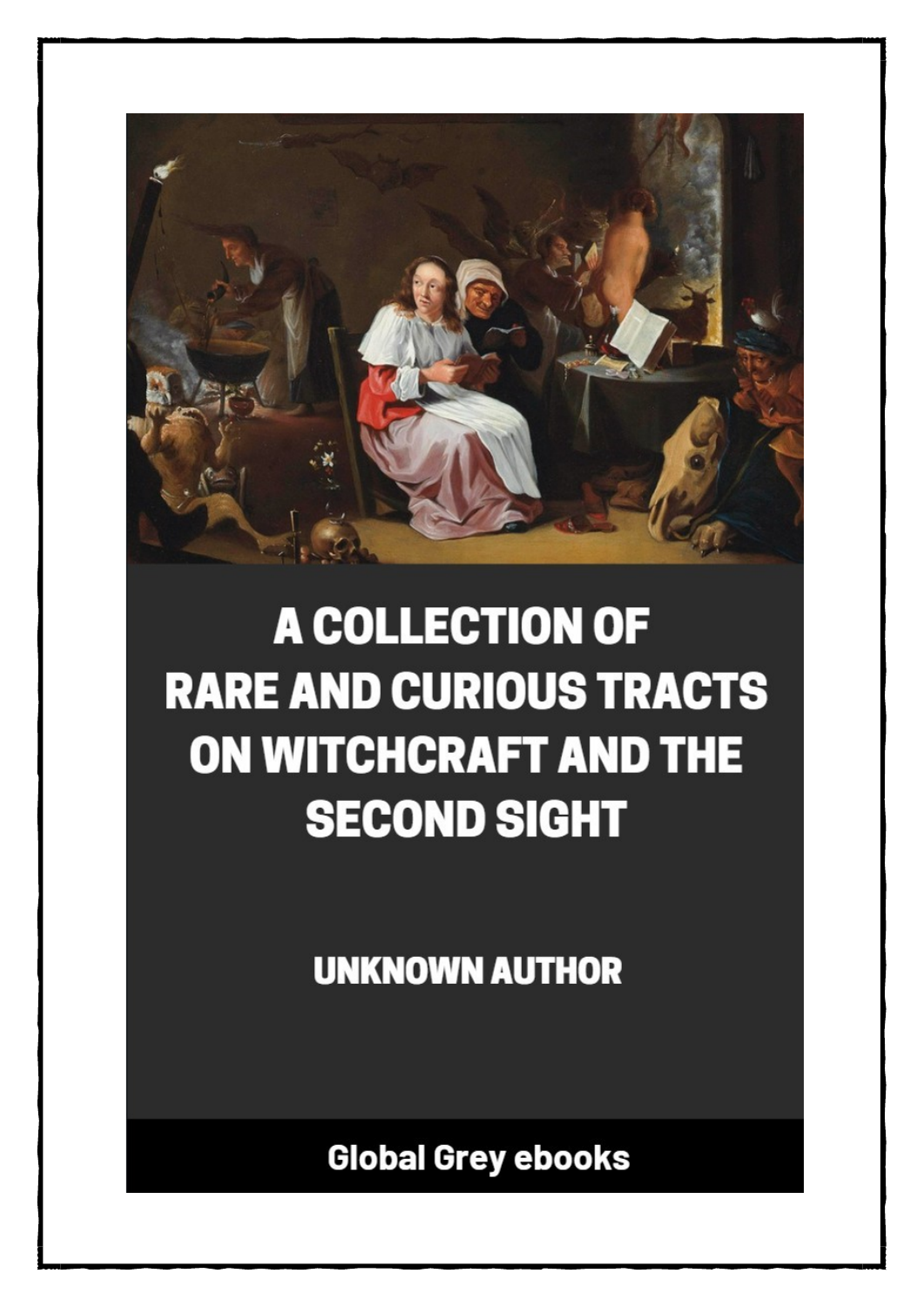## **A COLLECTION OF RARE AND CURIOUS TRACTS ON WITCHCRAFT AND THE SECOND SIGHT**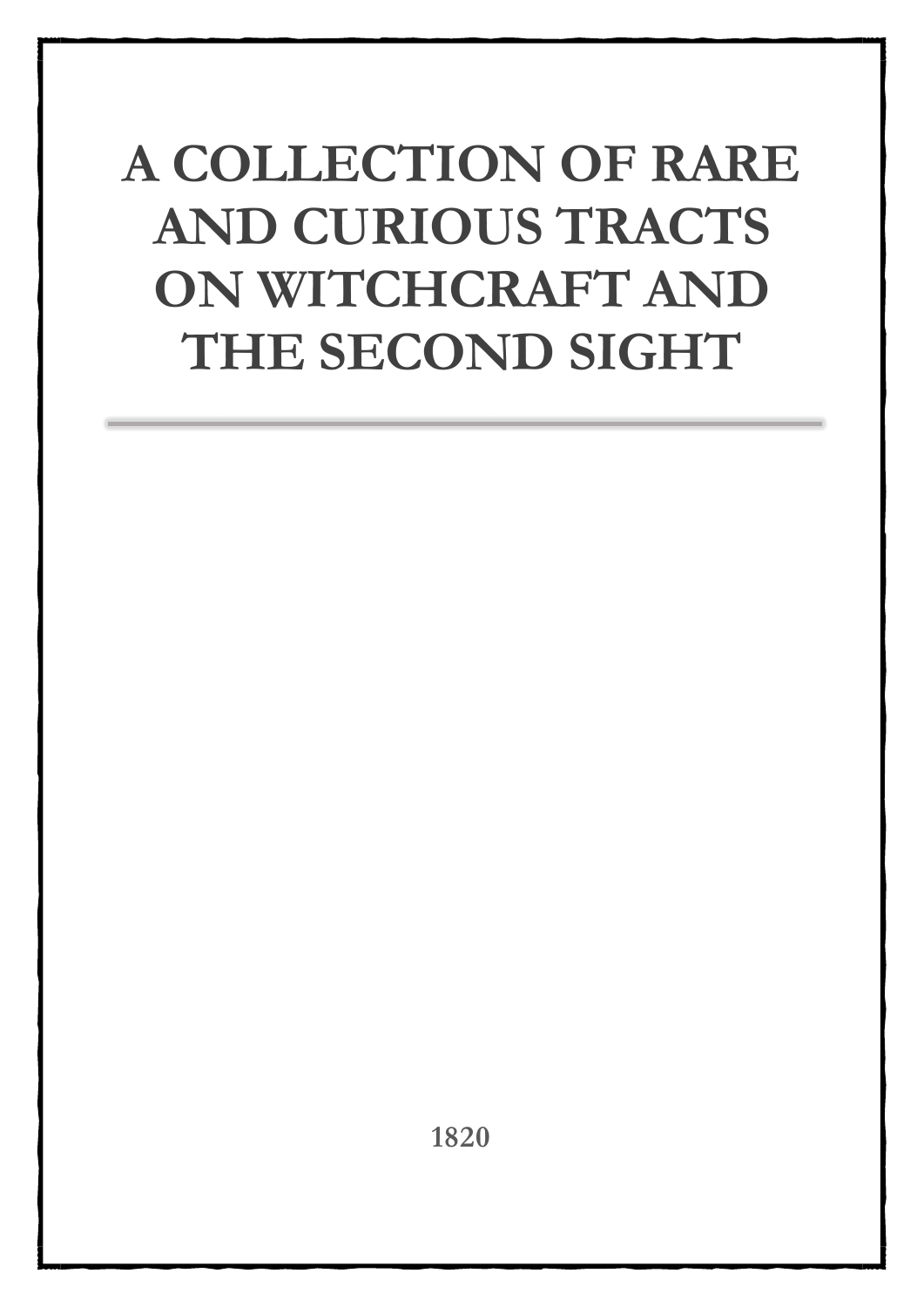**A Collection of Rare and Curious Tracts. This edition was created and published by Global Grey ©Global Grey 2020 Get more free ebooks at**



**[globalgreyebooks.com](https://www.globalgreyebooks.com/index.html)**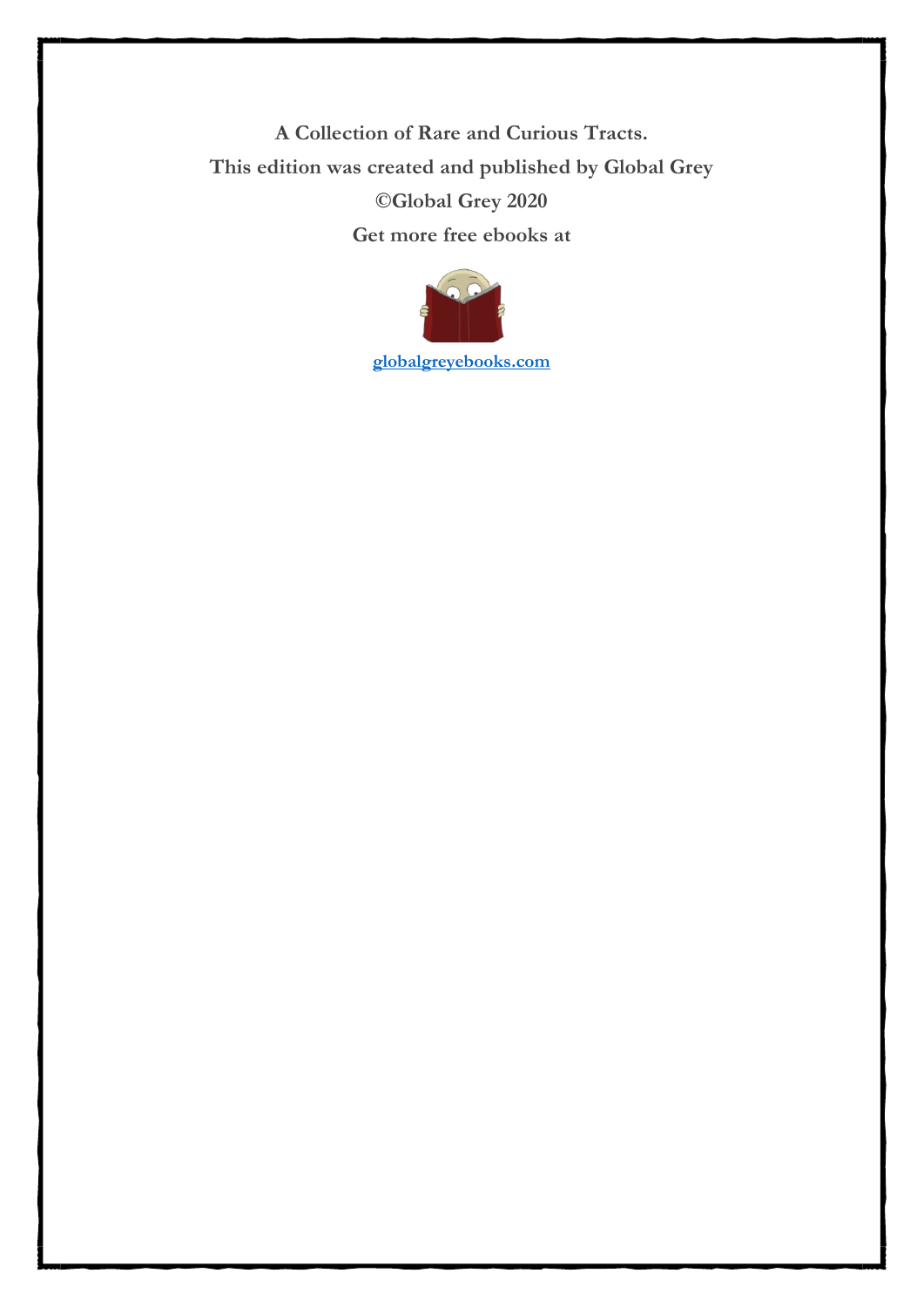## **CONTENTS**

[An Original Essay On Witchcraft](#page-4-0)

[Another Account Of The Foregoing Transactions](#page-16-0)

[Extracts From King James's Daemonologie, Concerning Sorcery And Witchcraft](#page-18-0)

[An Answer Of A Letter From A Gentleman In Fife](#page-29-0)

[An Account Of An Horrid And Barbarous Murder](#page-32-0)

[A Just Reproof To The False Reports And Unjust Calumnies, In The Foregoing](#page-35-0)  [Letters](#page-35-0)

[A Copy Of The Indictment Of The Witches At Borrowstouness](#page-42-0)

[Trial Of Isobel Elliot, And Nine Other Women](#page-46-0)

[The Confessions Of Helen Taylor](#page-47-0)

[The Deposition Of Menie Haliburtoun](#page-48-0)

[The Declaration Of John Kincaid](#page-49-0)

[The Trial Of William Coke And Alison Dick, For Witchcraft](#page-50-0)

[Minutes And Proceedings Of The Session Of Torryburn, In Fifeshire Concerning](#page-56-0)  **[Witchcraft](#page-56-0)** 

[Δεττεροσκοπια Or A Brief Discourse Concerni](#page-64-0)ng The Second Sight

[Δεττεροσκοπια; Or, A Brief Discourse Concerning The Second Sight](#page-69-0)